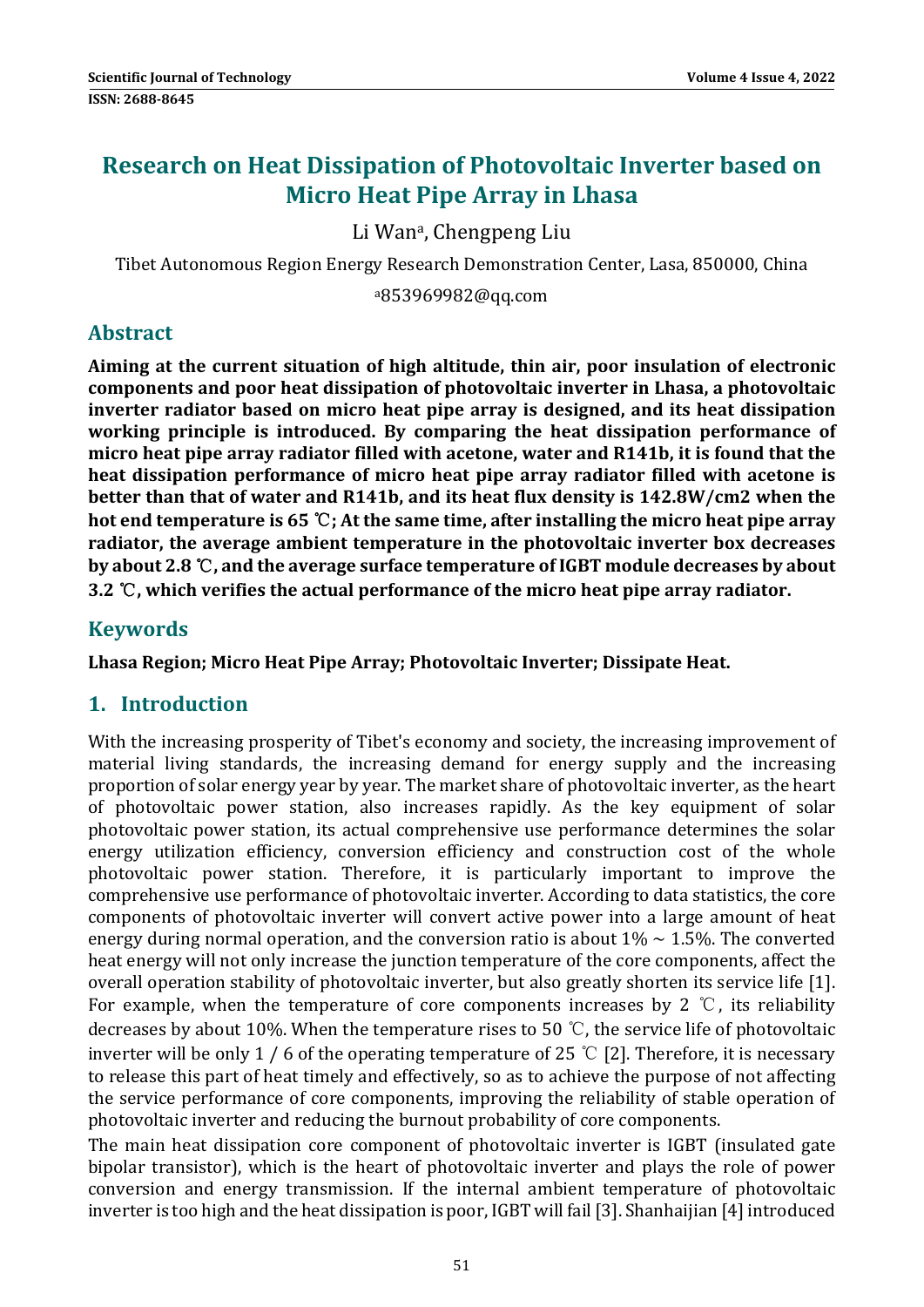the power and heat dissipation structure of IGBT, the core component of photovoltaic inverter, gave the calculation method and results of the thermal resistance of IGBT's radiator in the normal operation process, and briefly described the general criteria that should be followed for air-cooled heat dissipation through natural convection; Yang xiongpeng, Zhou Xiaodong and others [5] introduced the optimization design and optimization screening of photovoltaic inverter heat dissipation system by putting forward the basic idea and theory of Flotherm software simulation, and studied the influence and correction of altitude on photovoltaic inverter heat dissipation performance by using CFD numerical simulation and measured data; Zhang Guodong, Gao Miaoxiang and others [6] used Icepak to establish the numerical simulation of power module loss, radiator design, fan selection and thermal simulation, studied the reliability of the distribution of velocity field and temperature field in the internal environment of photovoltaic inverter on thermal simulation, and verified the accuracy of ICEPAK software on the thermal simulation of photovoltaic inverter; Tao Gaozhou, Lu You and others [7] reasonably simplified and equivalent treated the photovoltaic inverter by using the natural convection heat dissipation method, and established the simulation model through ICEPAK to verify and optimize the prototype.

The heat dissipation of photovoltaic inverter has increasingly become a key factor affecting its operation reliability and stability, and the requirements are gradually improved. In this paper, the heat dissipation research of photovoltaic inverter based on micro heat pipe array is carried out in Lhasa. Using the super thermal conductivity of special micro heat pipe array, the design, research and analysis of enhanced radiator are carried out on the basis of existing photovoltaic inverter heat dissipation devices.

## **2. Experimental Device and Principle**

### **2.1. Experimental Micro Heat Pipe Array**

The micro heat pipe array used in the experiment in this paper is shown in Figure 1. The shape is rectangular flat plate and the material is aluminum. There are two sizes of micro heat pipe array, whose sizes are 900 mm respectively  $\times$  50 mm  $\times$  3 mm (Long  $\times$  Wide  $\times$  Thickness) and 500 mm  $\times$  50 mm  $\times$  3 mm (Long  $\times$  Wide  $\times$  Thickness). The transverse and longitudinal sections of the micro heat pipe array are shown in Figure 2 and figure 3. The interior of the two micro heat pipe arrays is composed of a certain number of independent micro heat pipes with the same size, and each micro heat pipe is equipped with micro channels. This structure can effectively improve the overall reliability of the micro heat pipe array. Even if a certain part is damaged, it will not affect the overall service capacity of the micro heat pipe array. At the same time, the experimental research shows that the flat plate micro heat pipe array has very good temperature uniformity and fast thermal response speed [8]. The internal working fluids of the two micro heat pipe arrays are filled with water, acetone and R141b respectively, and the liquid filling rate is  $50%$ .



**Fig 1.** Physical diagram of micro heat pipe array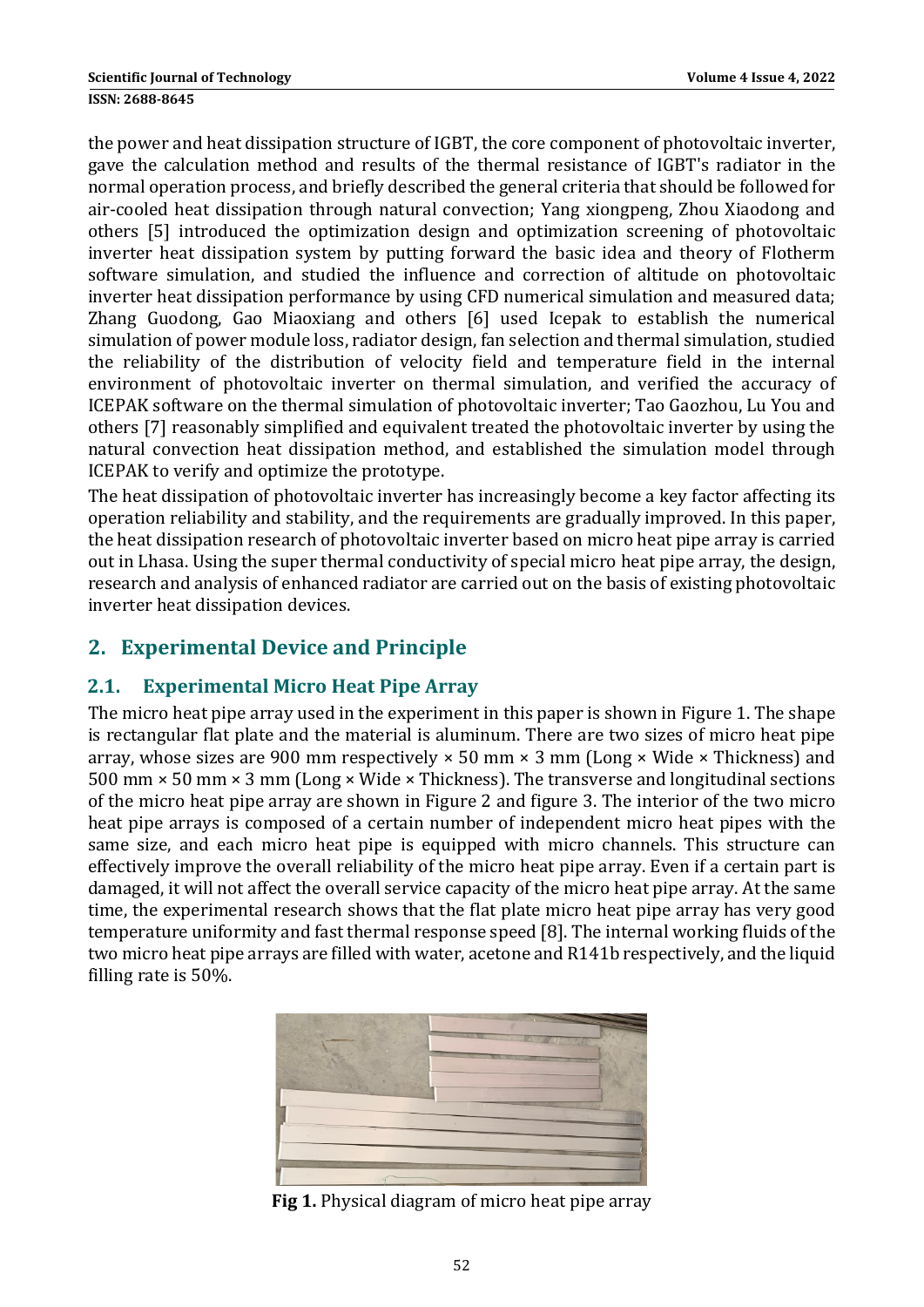

**Fig 2.** Cross section of micro heat pipe array

| micro grooves                |                        |
|------------------------------|------------------------|
|                              |                        |
| <u>ananggo laganggo lang</u> | <u>noonnoo loonnoo</u> |

**Fig 3.** Longitudinal section of micro heat pipe array

### **2.2. Experimental Device**

The experimental device is shown in Figure 4, which is mainly divided into three parts: core components, micro heat pipe array radiator and data collector. A micro heat pipe array radiator is externally installed on the PV Inverter in normal operation, which is directly attached to the shell corresponding to the core components of the PV inverter through thermal conductive silicone grease, and the whole radiator is divided into two parts: the lower hot end and the upper cold end, with a ratio of 2:1 and a vertical included angle of 45 °C. The working principle of the whole set of experimental devices is as follows: the heat generated by the core components of the photovoltaic inverter flows to the shell of the inverter box through heat conduction, and the hot end of the micro heat pipe array radiator absorbs the heat. The internal working medium evaporates from the liquid state to the gaseous state, and the heat is transmitted from the hot end to the cold end of the micro heat pipe array radiator. The cold end carries out natural convection heat exchange with the outside air, and the gaseous working medium releases the heat to the air, and then becomes liquid again, Under the action of gravity, it flows back to the hot end, so repeatedly, so as to take away the heat generated by the core components of the photovoltaic inverter. In this paper, the calibrated high-precision K-type thermocouple is used to transmit the environmental temperature in the photovoltaic inverter box, the surface temperature of core components, and the temperature data of the hot end and cold end of the micro heat pipe array radiator to the data collector.



1 - hot end temperature acquisition point; 2 - intermediate section temperature acquisition point; 3 - cold end temperature acquisition point; 4 - surface temperature collection points of core components; 5 - ambient temperature collection point in the box; 6 - inverter box; 7  $core\,components; 8 - hot\,end\,of\,micro\,heat\,pipe\,array; 9 - cold\,end\,of\,micro\,heat\,pipe\,array;$ 10 - data collector

#### **Fig 4.** Experimental device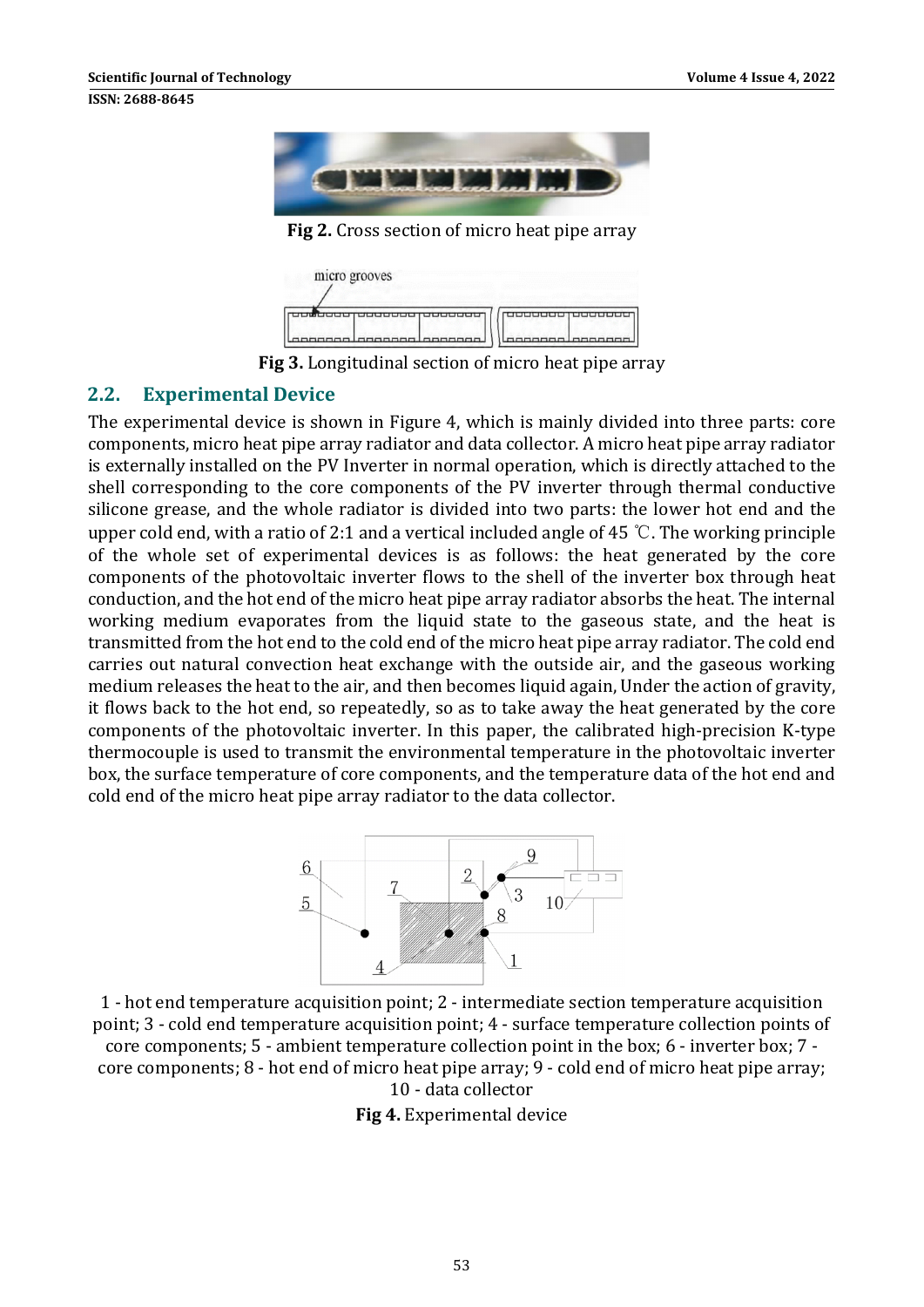### **3. Experimental Results and Analysis**

#### **3.1. Effects of Different Working Fluids on Heat Flux**

For the size of 900 mm  $\times$  50 mm  $\times$  3 mm (Long  $\times$  Wide  $\times$  Thickness) and 500 mm  $\times$  50 mm  $\times$  3 mm (Long  $\times$  Wide  $\times$  Thickness) micro heat pipe array, respectively filled with three different working fluids: water, acetone and R141b, and when the filling rate is  $50\%$ , test its heat flux, and then analyze the heat dissipation performance of micro heat pipe array radiator. The experimental data are shown in Figure 5 and Figure 6. The heat dissipation performance of micro heat pipe array radiator filled with acetone working medium is better than that of water and R141b. It can be seen from Fig. 5 that when the hot end temperature of the 900mm long micro heat pipe array radiator is  $65^{\degree}$ C, the heat flux density of the micro heat pipe array radiator filled with acetone is  $142.8W/cm^2$ , while that of water is  $122.3W/cm^2$  and that of R141b is  $121.5W/cm<sup>2</sup>$ . This is because with the rise of the hot end temperature of the micro heat pipe array radiator, the phase transformation of its internal working medium intensifies. In Lhasa, the boiling point of acetone is about 50.3  $\degree$  and that of water is about 89  $\degree$ C, Therefore, compared with water, the phase transition of micro heat pipe array radiator filled with acetone will be more intense in practical use. At the same time, the boiling point of R141b in Lhasa is about 28.6  $\degree$ C. In the 900mm long micro heat pipe array radiator, the evaporation section is 300mm long, the length of the evaporation section is relatively small, and the heat cannot be taken away in time under the influence of poor natural ventilation. As a result, the heat flux of the micro heat pipe array radiator filled with R141b begins to reach the maximum state when the hot end temperature reaches 45  $\degree$ C, and the linearity tends to be flat, It is basically maintained at about 125W/cm<sup>2</sup>. Compared with the 500mm long micro heat pipe array radiator, the 900mm long micro heat pipe array radiator has greater heat flux, so the heat dissipation effect is better.



Fig 5. Heat flux density of 900mm long micro heat pipe array radiator filled with different working fluids



**Fig 6.** Heat flux density of 500 mm long micro heat pipe array radiator filled with different working fluids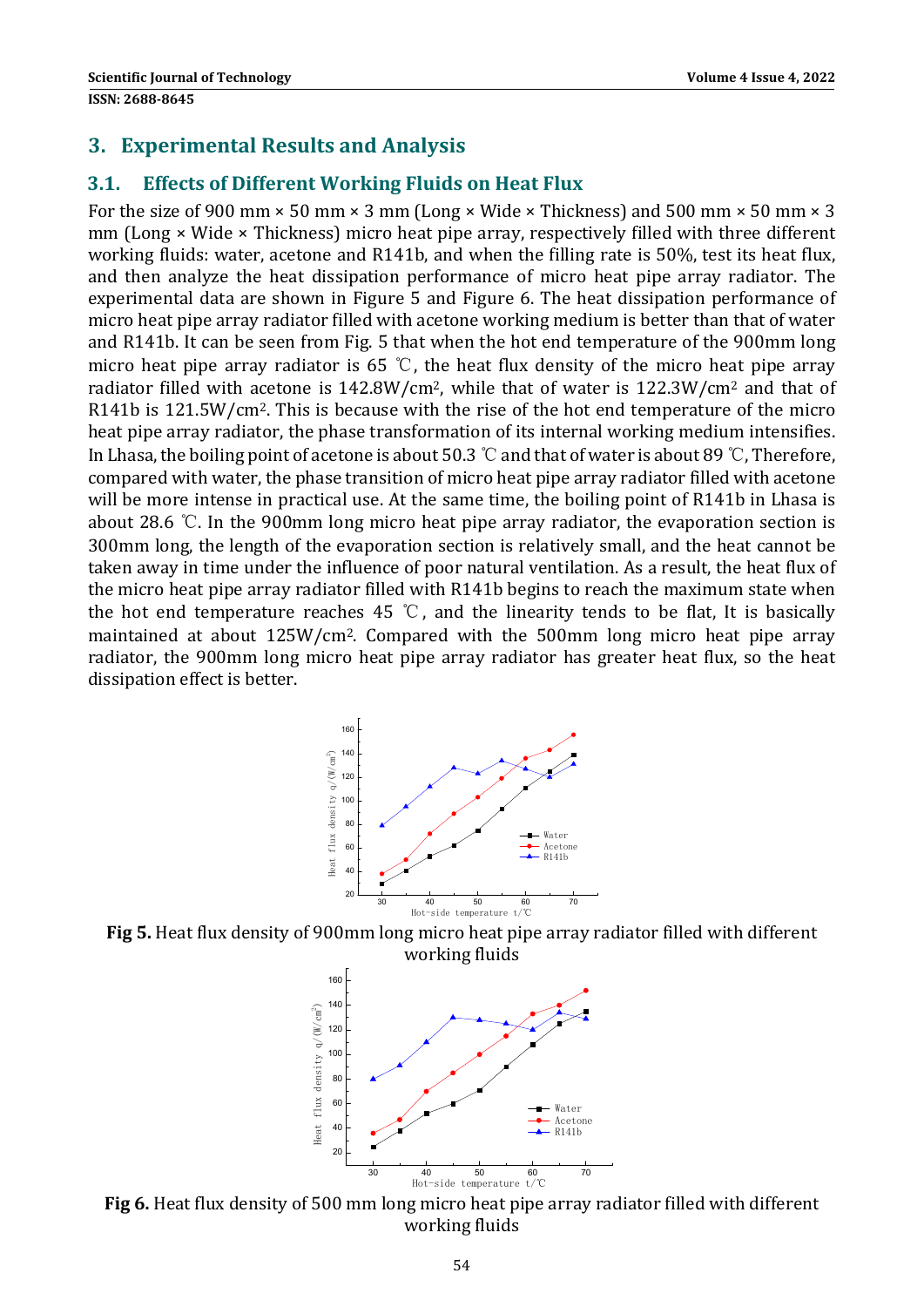#### **3.2. Heat Dissipation Performance Experiment**

Based on the existing 50kW normal operation photovoltaic inverter, the size of 900 mm is selected in this paper  $\times$  50 mm  $\times$  3 mm (Long  $\times$  Wide  $\times$  Thickness) micro heat pipe array radiator filled with acetone and with a liquid filling rate of 50% is evenly placed outside the outer casing of IGBT module at a plane spacing of 1cm, and the contact part between them is filled with high-efficiency heat-conducting silicone grease to make it compact and contact. Through the calibrated high-precision K-type thermocouple, comparative tests are carried out respectively: The ambient temperature in the photovoltaic inverter box with / without micro heat pipe array radiator and the surface temperature of IGBT module with / without micro heat pipe array radiator. The experimental data are shown in Figure 7. The average ambient temperature in the PV inverter box without micro heat pipe array radiator is about 51.5 °C, and the average surface temperature of IGBT module is about  $72.3$  °C. After installing the micro heat pipe array radiator, the average ambient temperature in the photovoltaic inverter box is about 48.7 °C, the average temperature decreases by about 2.8 °C, and the temperature decrease ratio is 5.4%; The average surface temperature of IGBT module is about 69.1  $\degree$ C, the average temperature decreases by about 3.2 °C, and the temperature decrease ratio is 4.4%. Therefore, the micro heat pipe array radiator filled with acetone can really strengthen the heat dissipation effect of photovoltaic inverter. At the same time, it can be clearly reflected from Figure 7 that the thermal response time of the micro heat pipe array radiator is about 90s, and it is basically in a stable state after 90s, so the micro heat pipe array radiator can achieve a faster cooling effect. 



**Fig 7.** Heat dissipation effect of micro heat pipe array radiator

### **4. Conclusion**

In this paper, aiming at the high altitude and thin air in Lhasa, the existing 50KW photovoltaic inverter has limited heat dissipation capacity. By effectively coupling the heating status of photovoltaic inverter with micro heat pipe array heat dissipation technology, a micro heat pipe array radiator is specially designed to strengthen the heat dissipation effect of photovoltaic inverter. Combined with relevant research, the conclusions are as follows:

(a) The heat dissipation performance of micro heat pipe array radiator filled with acetone working medium is better than that of water and R141b. For example, when the hot end temperature is 65 °C, the heat flux density of micro heat pipe array radiator filled with different working fluids is 142.8w/cm2 for acetone, 122.3w/cm2 for water and 121.5w/cm2 for R141b. Therefore, micro heat pipe array radiator filled with acetone has better heat dissipation effect.